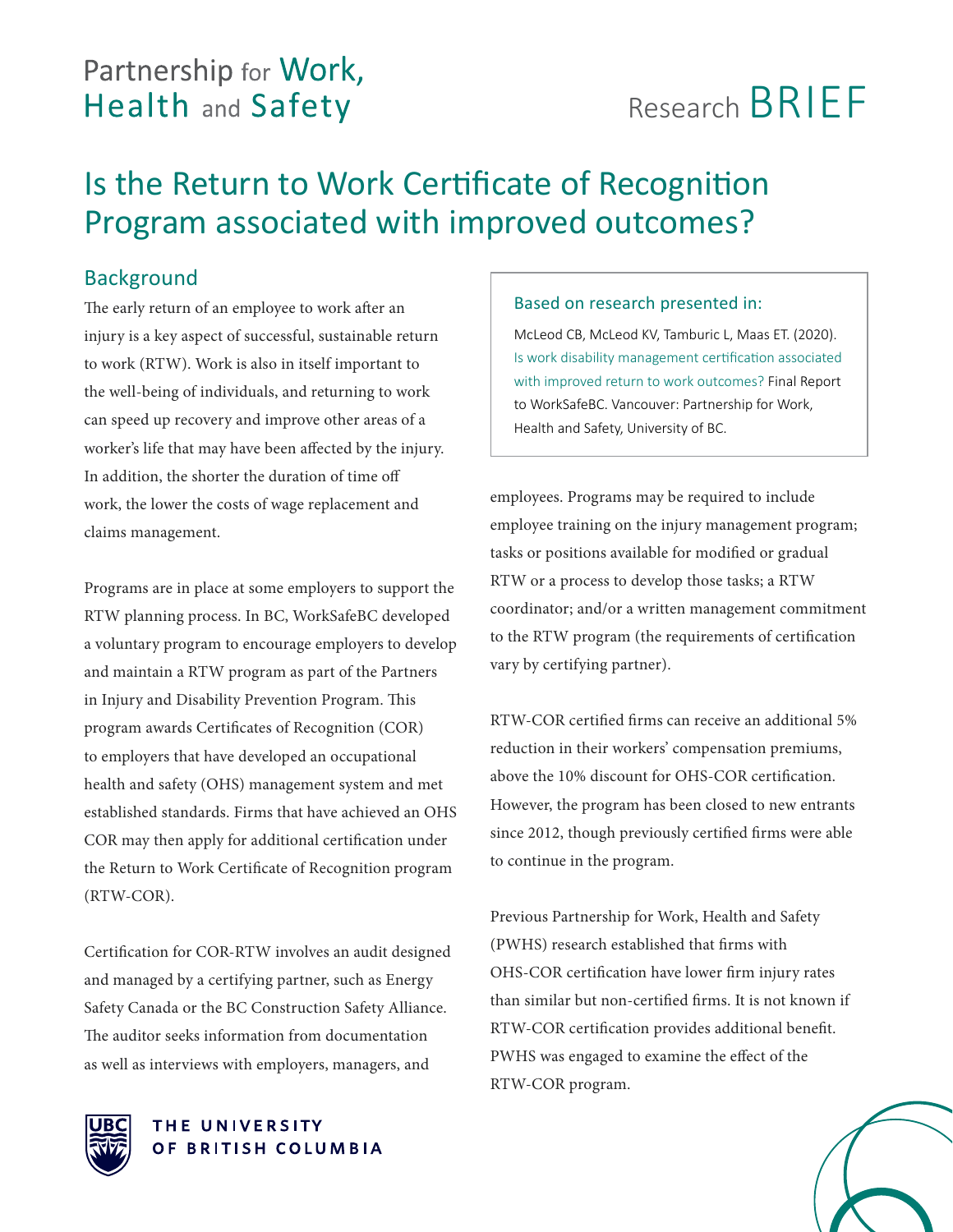Specifically, we examined if:

- 1. Injured workers were more likely to experience **graduated RTW** at RTW-COR certified firms, compared to similar injured workers with comparable injuries at OHS-COR only firms.
- 2. Injured workers were more likely to experience sustained RTW at RTW-COR certified firms compared to OHS-COR only firms.

### Approach

We used an observational research design. Certification is voluntary and firms self-select into the program. Because RTW-COR participating firms have chosen to become certified, they are different from firms that have not made this choice or have failed to qualify. This self-selection makes it challenging to assess whether participation has a "causal" effect (i.e., that any changes in injury rate are due to participation in the program and not due to other factors).

The relevant comparison group is injured workers from firms that have OHS-COR certification only. If RTW-COR is effective in improving RTW outcomes it would be due to incremental RTW programs and processes that are put in place, over and above that required for OHS-COR. However, the average RTW-COR firm is quite different than the average OHS-COR firm—larger and and more likely to be from different industries. Accordingly, we used a matched evaluation methodology to choose similar firms to make the two groups—RTW-COR and OHS-COR more comparable.

Time loss claims from 2010 to 2016 were limited to employees at firms that were in sectors that had any RTW-COR firms. In addition, claims related to non-musculoskeletal disease and claims from employees that had more than one job were excluded.

Coarsened exact matching was used to find a comparison group among the injured workers at OHS-COR firms that were similar to the injured workers at RTW-COR firms. We matched according to injury year, injury severity, industry sector (at the four digit level), and firm size.

We used multilevel mixed-effects logistic regression to investigate the likelihood of injured workers experiencing graduated RTW (GRTW) at RTW-COR firms, compared to OHS-COR firms. We used discrete time mixed effect models to compare the odds of injured workers at RTW-COR firms returning to work in the first 365 days after injury to the odds of workers in similar circumstances returning to work at OHS-COR firms. The models were adjusted for occupation, wage, and age of the injured worker, severity of the injury, and size and sector of the firm. In addition, the discrete time models were adjusted where workers experienced GRTW.

### What we found: Likelihood of GRTW

Injured workers with lost-time claims had 21% higher likelihood of experiencing GRTW at RTW-COR firms than workers at comparable OHS-COR firms.

#### Across sectors

Workers at RTW-COR firms in the hospitality, forestry, and construction sectors had 36 to 64% higher likelihood of experiencing GRTW than similar injured workers at similar OHS-COR firms. In the transportation sector, workers at RTW-COR firms had a lower, but not statistically significant, likelihood of GRTW. (See Figure 1.)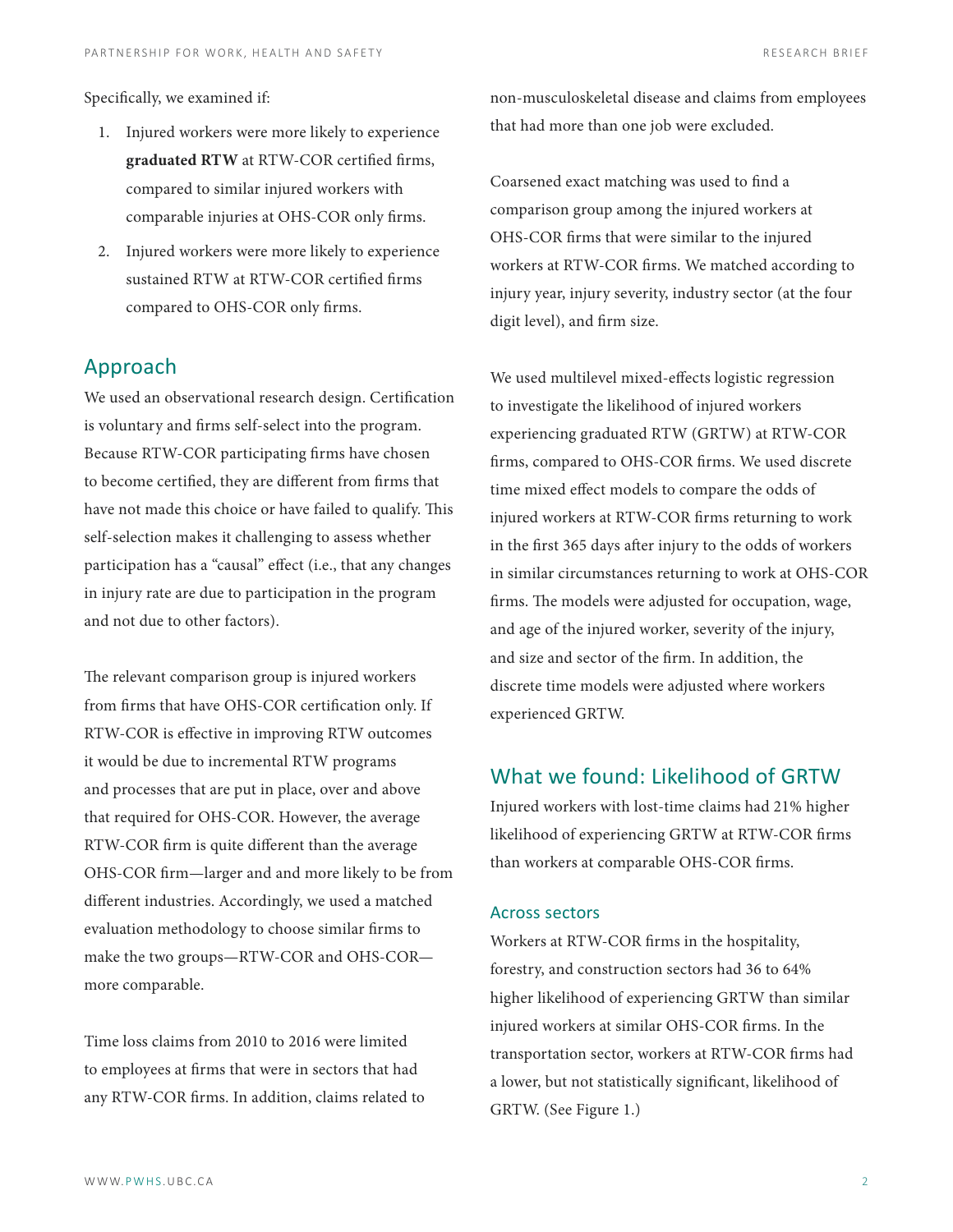**Figure 1 |** Likelihood of **experiencing GRTW** for workers in RTW-COR certified firms, compared to workers in OHS-COR only firms, by sector, firm size, and time period, 2010-2016

**Figure 2** | Likelihood of **RTW on a given day** for workers in RTW-COR certified firms, compared to workers in OHS-COR only firms, by sector, firm size, and time period, 2010-2016



A percent likelihood below zero indicates that workers at RTW-COR firms are less likely to experience the outcome compared to workers at OHS-COR firms. A percent likelihood above zero indicates that workers at RTW-COR firms are more likely to experience the outcome. Where confidence intervals cross zero, the difference is more likely due to chance. than workers in OHS-COR firms

#### Across firm sizes

Injured workers in RTW-COR firms were more likely to experience GRTW than workers in OHS-COR firms of all sizes.

# Over time

Time had an impact on the likelihood of a worker experiencing GRTW in RTW-COR vs OHS-COR firms, with a stronger effect observed in the 2010 to 2012 period than in 2013 to 2016. An injured worker had a  $36\%$  greater likelihood of experiencing GRTW in  $2010$ 

to 2012, decreasing to a 17% greater likelihood in 2013 to 2016.

# What we found: Sustained RTW

The likelihood of sustained RTW was no greater for workers at RTW-COR firms than OHS-COR firms. (See Figure 2.)

#### Across sectors

Some variation in the likelihood of RTW was observed when stratifying by industry, but generally the results